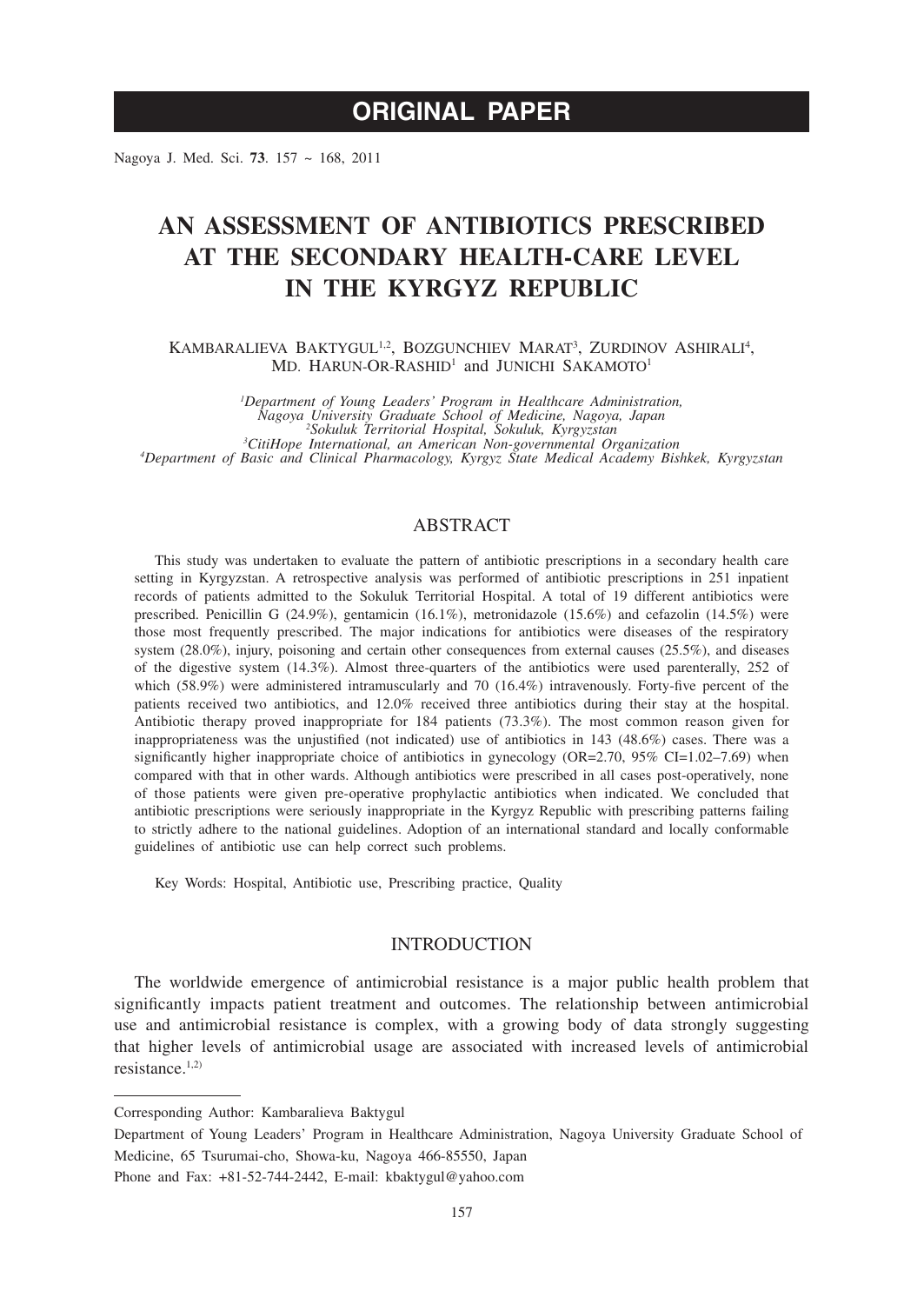Patients in hospitals nowadays are older, more severely ill, and more immunocompromised than was the case two or three decades ago, and are predisposed to contracting bacterial infections requiring frequent antimicrobial therapy.3) With the increase in antimicrobial prescriptions, prescribing errors have also become more common. These include treatments of colonization, suboptimal empiric therapy, inappropriate combination therapy, dosing, as well as duration errors and mismanagement of apparent antibiotic failures. Studies have shown an inappropriate prescribing of antimicrobials for prophylaxis as well as treatment.<sup>4-7)</sup> Inadequate consideration of the potential antimicrobial resistance, tissue penetration, drug interactions, side effects, and cost are among the factors which influence the prescription pattern and effectiveness of antimicrobial therapy.8)

In developing countries, antibiotics are prescribed for 44–97% of hospitalized patients often unnecessarily or inappropriately.<sup>9-13)</sup> Several socio-economic and behavioral factors are thought to contribute to the inappropriate use of antibiotics and, consequently, to the increased incidence of bacterial resistance in developing countries.14) The spread of antibiotic resistance in those countries is associated with complex and interconnected factors, such as excessive and unnecessary prescribing of antibiotics, increased self-prescribing by the people, poor quality of available antibiotics, failure to implement simple infection control practices, and the dearth of routine susceptibility testing and surveillance.<sup>15)</sup> The lack of funds combines with other factors such as ignorance, inadequate education, inaccessibility to proper health and diagnostic facilities.<sup>16)</sup> Though the reported factors are complex, an excessive and inappropriate prescribing of antibiotics is at least partially responsible for increased rates of resistance worldwide. In Post-Soviet Central Asian countries, antibiotics are prescribed in 36.6 to 40.0% of cases in outpatient settings.<sup>17)</sup> An analysis of antibiotics consumption by the population of Kyrgyzstan has demonstrated that 46.8% of them use antibiotics as self-medication, the major share of which consists of out-dated drugs such as chloramphenicol and oletetrin (oleandomycin/tetracycline) as well as gentamicin, which is a popular injectable drug.<sup>18)</sup> The main reason for self-medication is the sale of antibiotics without a prescription.<sup>9)</sup>

Given that background, this study was conducted in a secondary care hospital in Kyrgyzstan to assess the pattern of antibiotic prescriptions in terms of the prevalence of a variety of antibiotic uses including frequency, doses, intervals, routes of administration and the appropriateness of the choice of antibiotics.

## MATERIALS AND METHODS

Sokuluk Territorial Hospital is a 240-bed public secondary-care institution offering all medical specialties and serving a population of about 144, 000. In total, there were 7695 admissions in 2007, 4976 of which were patients with antibiotics prescribed on their inpatient records. Patients with antibiotic prescriptions who were admitted to hospital units of internal medicine, surgery, traumatology, gynecology, infectious disease, intensive care (ICU) and pediatrics were eligible for inclusion in the study. Patients admitted to neurology and cardiology units were excluded because of their infrequent use of antibiotics. Patients who died during their hospital stay or those who underwent incomplete treatment were also excluded. From the final eligible list of 4432 inpatient records, we randomly selected 251 for retrospective analyses.

#### *Variables*

Demographic variables were analyzed, including sex, age, comorbidity, length of stay, ward as well as variables for prescribing antibiotics such as dosage, duration (interval between start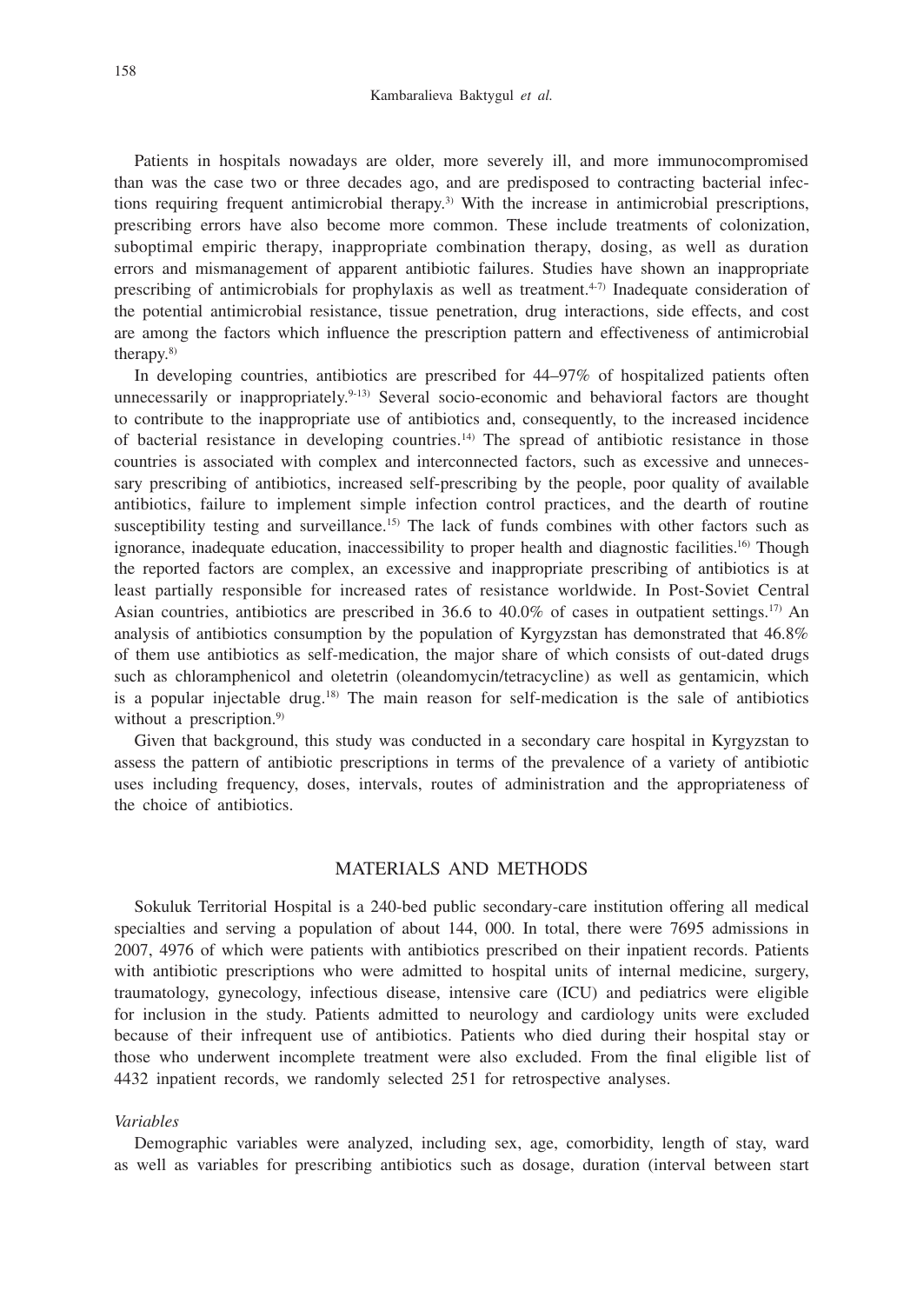and stop dates), and reason for switching or stopping.

#### *Quality evaluation*

Fig. 1 shows the quality of antibiotic use that was assessed according to the method of Gyssens et al.<sup>19)</sup> and their original criteria in order to be able to evaluate each parameter of importance associated with antibiotics use. The following classification was used: appropriateness of the prescription, inappropriateness due to improper dosage, intervals and routes of administration; inappropriateness due to duration or to a less effective antibiotic; antibiotic not indicated, and records insufficient for categorization.

Abstracts for review were compiled using clinical information from existing medical records. Prescriptions were considered therapeutic if (a) the medical record contained information that the antibiotic was prescribed for therapy, or (b) an infectious disease was diagnosed, or (c) clinical signs of infection, e.g., fever, were present on the day that antibiotic therapy was initiated. Antibiotics were classified as prophylactic if (a) the medical record stated that the antibiotic was prescribed for prophylaxis or (b) it was given for only one day relative to the timing of a surgical intervention. In all other cases, prescriptions were denoted as being of unknown indication.

Patient treatment was prescribed by the chief of each ward. Junior doctors working in the wards were required to follow the prescription of the ward chief. In total, 35 doctors working under different ward chiefs were responsible for the overall treatment of those patients.



**Fig. 1** Assessment criteria for quality-of-use evaluation or antibiotics prescription.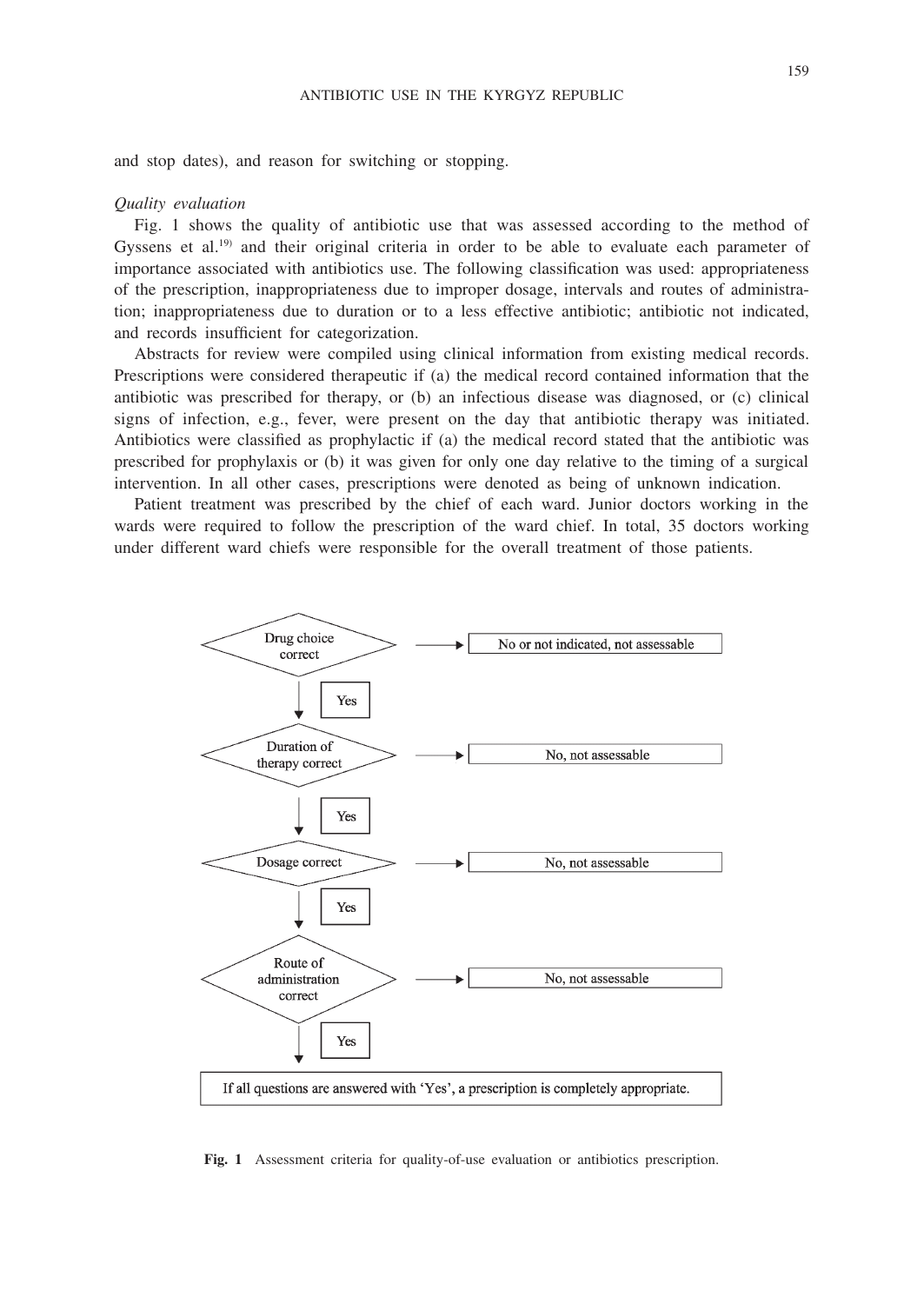Three investigators and two specialists from the hospital (an expert physician and a clinicalpharmacologist) and one from the department of basic and clinical pharmacology of the Kyrgyz State Medical Academy independently reviewed each medical record. Assessments of the individual reviewers were summarized in a combined evaluation when at least two of the three reviewers evaluated the prescription as appropriate, not indicated or inappropriate. The antibiotic therapy was reviewed to assure compliance with the recommendations of the national guidelines. The national antibiotic prescription guidelines were drawn up by a local team of physicians and clinical pharmacologists based on international guidelines adapted to the local conditions. However, since there was no guideline on antibiotics used in surgery, we had to use the guideline on antibiotic prophylaxis during surgery of the Smolensk Institute of Antimicrobial Chemotherapy (Russia) for our main criteria.20) The Anatomical Therapeutic Chemical Classification System (ATC) was used for the classification of antibiotics, while the International Classification of Diseases was used for classifying diseases.

#### *Statistical analysis*

The Statistical Package for Social Science (SPSS) programs version 17.0 for Windows (SPSS Inc., Chicago, IL, USA) was used to analyze the collected data. Descriptive statistics, such as frequency and percentage were used to present qualitative data. Quantitative data were presented as the mean ( $\pm$  standard deviation). The Odds Ratios (ORs) and 95% confidence intervals (CIs) were used employing a logistic regression model to examine the association between antibiotics and their appropriate use. A P-value of <0.05 was considered statistically significant.

The study was approved by the Bioethics Committee of the Kyrgyz Republic Ministry of Health of (N6/26.03.09).

## RESULTS

The demographic characteristics of the respondents are shown in Table 1. About 55.4% of them were female, and over half belonged to the 15–60 year age group. The distribution of patients was almost homogenous in all wards, with gynecology being the highest with 56 (22.3%) admissions.

Patients admitted with antibiotics regimens included infections of all organ systems. Most patients were diagnosed with diseases of the respiratory system (n=75, 29.9%), followed by injury, poisoning and other consequences from external causes  $(n=39, 15.5\%)$ , diseases of the digestive  $(n=36, 14.3\%)$  and genitourinary systems  $(n=35, 13.9\%)$ .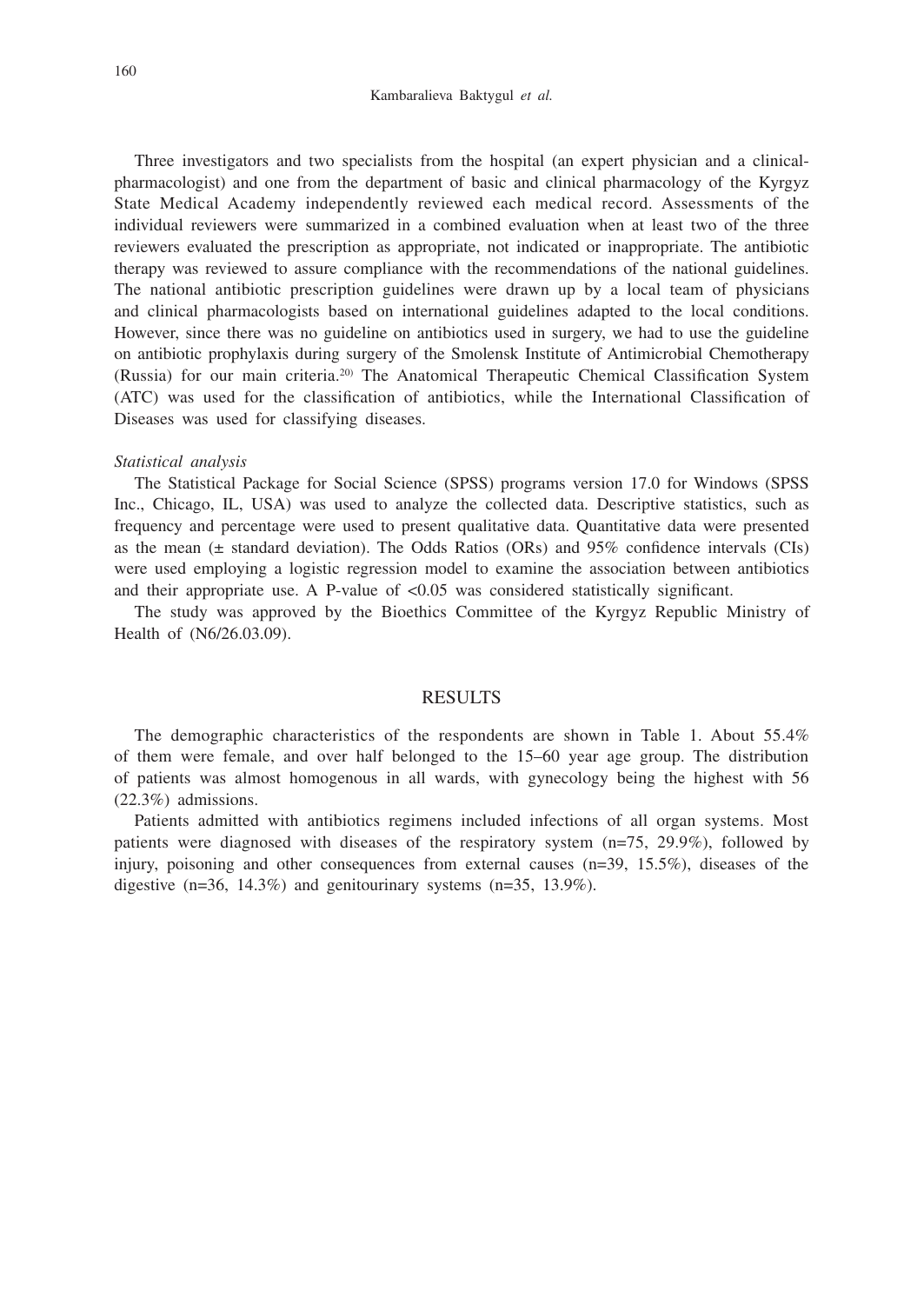| Characteristics                           | Number        | Percentage    |
|-------------------------------------------|---------------|---------------|
| <b>Sex</b>                                |               |               |
| Male                                      | 112           | 44.6          |
| Female                                    | 139           | 55.4          |
| Age (years)                               |               |               |
| $0 - 14$                                  | 72            | 28.7          |
| $15 - 60$                                 | 145           | 57.8          |
| Ward                                      |               |               |
| Internal medicine                         | 43            | 17.1          |
| Traumatology                              | 27            | 10.8          |
| <b>ICU</b>                                | 20            | 8.0           |
| Pediatrics                                | 30            | 12.0          |
| Gynecology                                | 56            | 22.3          |
| Surgery                                   | 38            | 15.1          |
| Infectious diseases                       | 37            | 14.7          |
| Diagnosis upon admission <sup>a</sup>     |               |               |
| Respiratory tract infection               | 75            | 29.9          |
| Consequences of external causes           | 39            | 15.5          |
| Diseases of digestive system              | 36            | 14.3          |
| Diseases of genitourinary system          | 35            | 13.9          |
| Pregnancy, puerperum and childbirth       | 20            | 8.0           |
| Infectious and parasitic diseases         | 17            | 6.8           |
| Diseases of circulatory system            | 8             | 3.2           |
| Others                                    | 21            | 8.4           |
| Length of stay (days)                     | $Mean \pm SD$ | $9.6 \pm 4.7$ |
| Antimicrobial prescriptions per patient   | $Mean \pm SD$ | $2 \pm 0.6$   |
| Combination therapy of 2 or 3 antibiotics | 126           | 50.2          |

**Table 1** Demographic and clinical characteristics of patients (n=251)

a International Classification of Diseases – 10

#### *Antibiotic therapy*

The frequency of prescriptions of antibiotics regarded as 'single' or in 'group' is shown in Table 2. The most commonly used groups were penicillins (primarily penicillin G and ampicillin), which accounted for 155 (36.2%) of the total number. Aminoglycosides were ranked second, comprising 86 (20.1%) of prescriptions, and were mostly used in the departments of gynecology and internal medicine. Cephalosporins were ranked third at 77 (18.0%); two antibiotics of this group, i.e., cefazolin at 61 (14.3%) followed by ceftriaxone at 16 (3.7%) were also used.

A total of 19 different antibiotics were used in all the wards. Only 88 (20.6%) of antibiotics were prescribed in oral form, while most others were prescribed by the parenteral route, 252 (58.9%) of which were administered intramuscularly and 70 (16.4%) intravenously (Table 3). The practice of administering antibiotics via a drainage tube after surgeries was still extant in 17 (4.0%) cases. Overall, 65 patients (38.7%) had their antibiotics switched to another type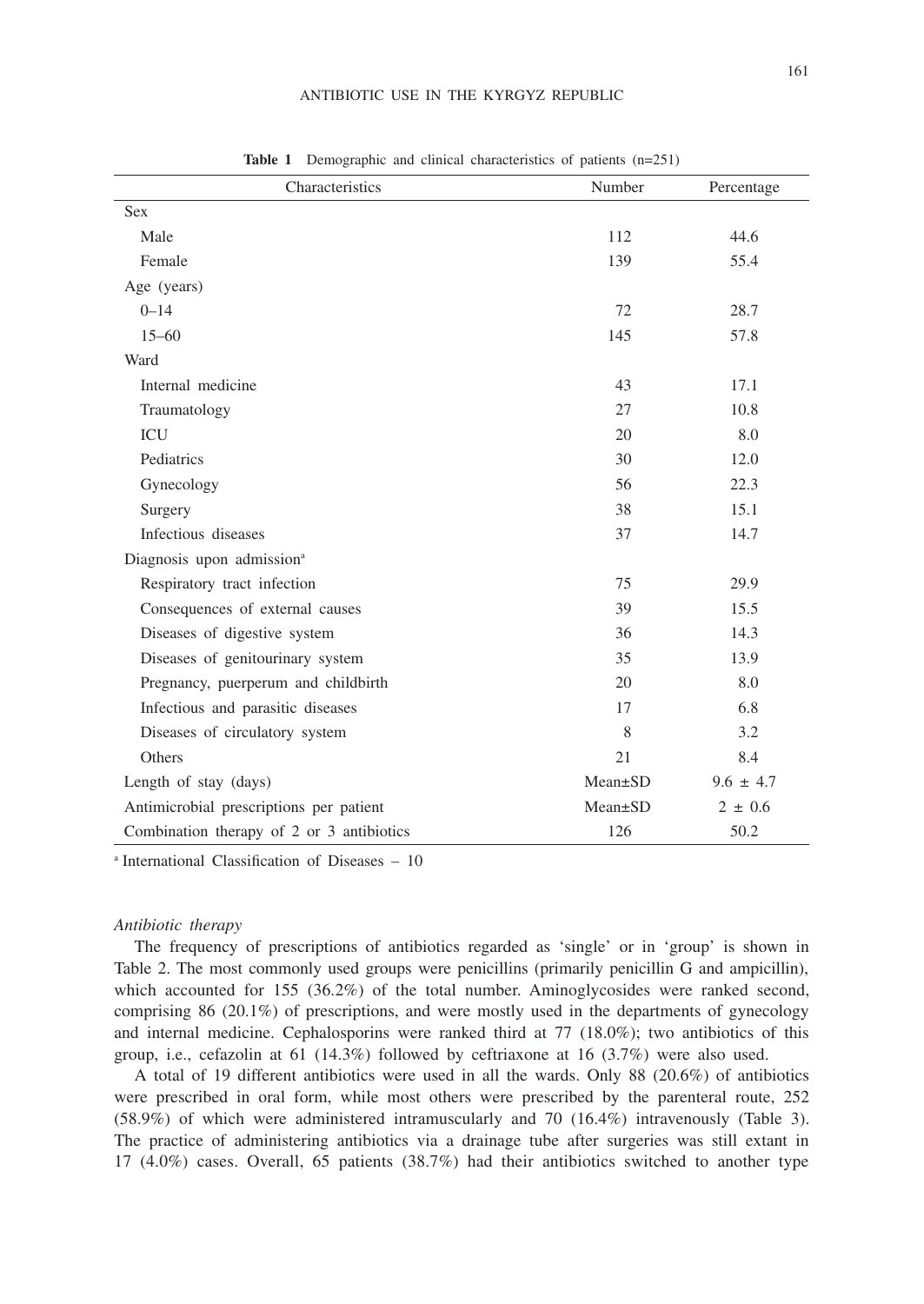because of ineffectiveness or adverse reactions, but no bacteriological results were available. No parenteral antibiotics were switched to an oral form.

Forty-five percent of patients received two antibiotics and 12.0% received three at the same time during their hospital stay.

| Antibiotic (group) <sup>a</sup>                    | Number | Percentage |
|----------------------------------------------------|--------|------------|
| $\beta$ -lactam antibacterials; penicillins (J01C) | 155    | 36.2       |
| Aminoglycosides (J01G)                             | 86     | 20.1       |
| Cephalosporins and related substances (J01DA)      | 77     | 18.0       |
| Metronidazole (J01XD01)                            | 66     | 15.4       |
| Tetracyclins (J01A)                                | 16     | 3.7        |
| Quinolons (J01MA)                                  | 6      | 1.4        |
| Other antibiotics <sup>b</sup>                     | 22     | 5.1        |
| Total                                              | 428    | 100.0      |
| Antibiotics (single)                               |        |            |
| Penicillin G                                       | 105    | 24.5       |
| Gentamicin                                         | 68     | 15.9       |
| Metronidazole                                      | 66     | 15.4       |
| Cefazolin                                          | 61     | 14.3       |
| Ampicillin                                         | 47     | 11.0       |
| Ceftriaxone                                        | 16     | 3.7        |
| Kanamicin                                          | 15     | 3.5        |
| Doxycycline                                        | 14     | 3.3        |
| Nitrofurantoin                                     | 7      | 1.6        |
| Furazolidone                                       | 7      | 1.6        |
| Ciprofloxacin                                      | 6      | 1.4        |
| Other antibiotics <sup>c</sup>                     | 16     | 3.7        |
| Total                                              | 428    | 100.0      |

Table 2 Most frequently used antibiotics (n=428)

a Grouping was based on 'Anatomical Therapeutic Chemical Classification System'

b Other antibiotics included Nitrofurantoin, Furazolidon, Rifampicin, Chloramphenicol, Lincomycin, TMP-SMX

c Amoxicillin, Amoxicillin/clavulanate, Streptomycin, Tetracycline, Rifampicin, Chloramphenicol, Lincomycin, TMP-SMX

| Route of administration | Number | Percentage |
|-------------------------|--------|------------|
| Oral                    | 88     | 20.6       |
| Intramuscular           | 252    | 58.9       |
| Intravenous             | 70     | 16.4       |
| Into drainage tube      | 17     | 4.0        |
| Intrabone               |        | 0.2        |
| Total                   | 428    | 100.0      |

**Table 3** Route of administration of antibiotics (n=428)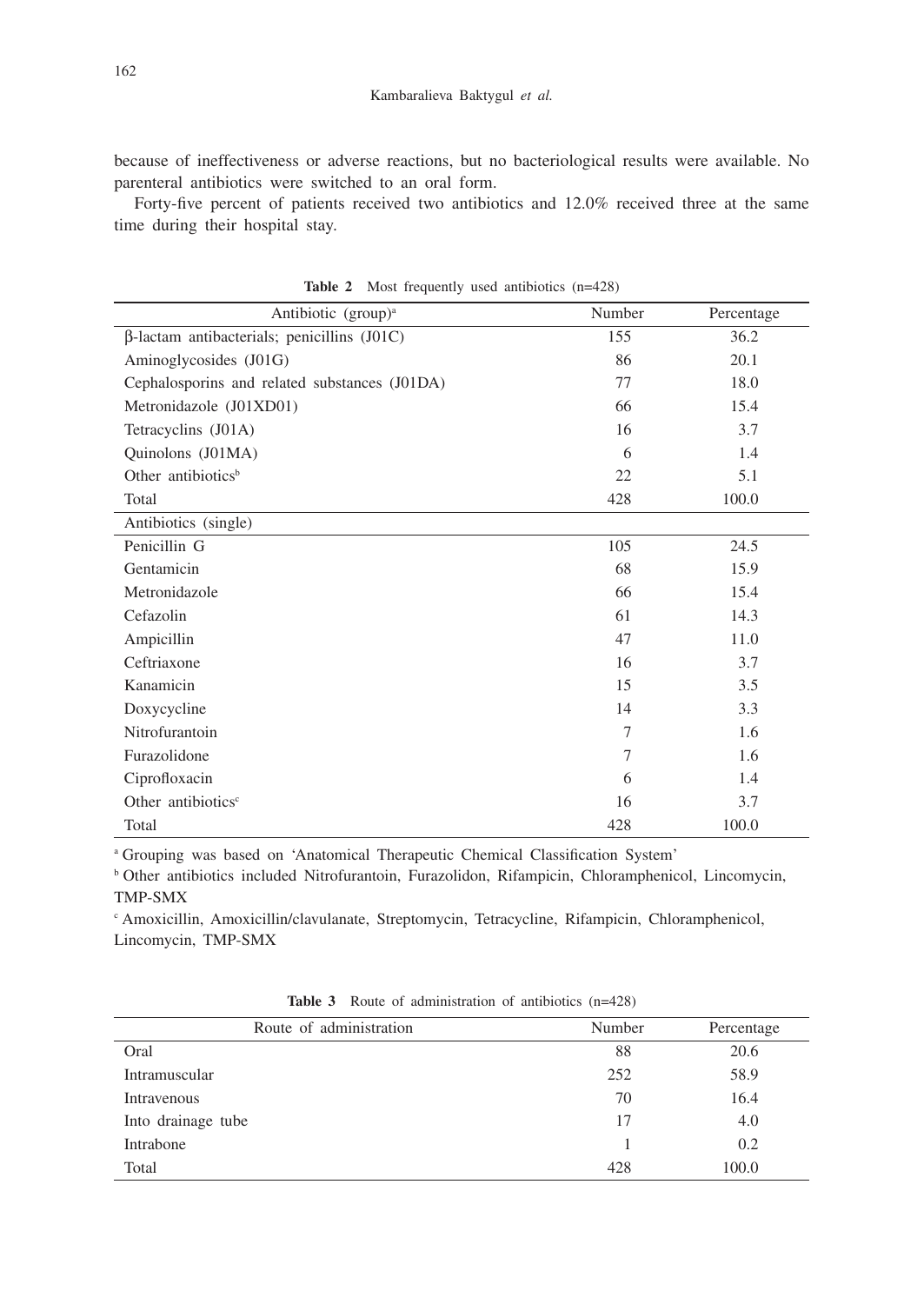#### *Quality of antibiotic treatment*

Overall, 251 medical records containing 428 antibiotic prescriptions were reviewed. Unfortunately, some records failed to provide sufficient information for a proper assessment of the inappropriateness of the antibiotics used, e.g., in microbiological test results or the presence of surgical site infection. Antibiotic therapy was found to be inappropriate in 184 patients (73.3%), and in 21 (8.4%) it was impossible to identify the appropriateness of therapy. The most common reason for inappropriateness was the unjustified (not indicated) use of antibiotics, which was found in 143 (48.6%) cases (Table 4). The second most common reason was the use of ineffective antibiotics against the bacterial infections to be expected 97 (32.9%) infections. No antibiotic prophylaxis was used in surgical, gynecologic or traumatologic wards during an actual procedure. A total of 65 surgeries performed among observed cases included: clean operations  $-27$  (41.5%), clean-contaminated – 8 (12.3%), contaminated – 6 (12.2%), and dirty – 24 (36.9%). In all the above cases, antibiotics were administered postoperatively until discharge even to patients without signs of infection after clean and clean-contaminated surgeries, or even to dirty types where the choice of antibiotics was incorrect.

Among different antibiotic groups, cephalosporins and quinolones were used least inappropriately (OR=0.35; 95% CI=0.21–0.59; OR=0.62, 95% CI=0.11–3.45, respectively), whereas antibiotics such as penicillins, aminiglycosides, and furazolidone were used most inappropriately (Table 5).

Antibiotics were used least inappropriately in internal medicine and infection wards (OR=0.59, 95% CI=0.27–1.28; OR=0.21, 95% CI=0.10–0.46). Other wards, such as traumatology, ICU, gynecology and surgery posed a higher risk of inappropriate antibiotic use (ORs ranging from 1.30 to 6.67) (Table 6).

| Reason for inappropriateness <sup>a</sup> | Number of<br>patients | Percentage | $p$ -value | OR <sup>b</sup> (95% CI <sup>c</sup> ) for<br>inappropriate therapy |
|-------------------------------------------|-----------------------|------------|------------|---------------------------------------------------------------------|
| Unjustified use                           | 143                   | 48.6       | 0.022      | $1.05(1.01-1.09)$                                                   |
| Wrong spectrum/Inadequate used            | 97                    | 32.9       | 0.106      | $0.96(0.92 - 1.01)$                                                 |
| Inappropriate dose                        | 18                    | 6.1        | 0.014      | $1.24(1.04-1.46)$                                                   |
| Inappropriate duration                    |                       | 2.4        | 0.261      | $0.92(0.80-1.06)$                                                   |
| Improper dosage interval                  | 29                    | 9.9        | 0.001      | $1.49(1.17-1.89)$                                                   |

**Table 4** Reasons for inappropriateness of antibiotic therapies (n=294)

<sup>a</sup> More than one reason may apply to each patient

b OR: odds ratio; reference category is 'other reasons'

c CI: confidence interval

<sup>d</sup> If chosen antibiotic was completely different for that spectrum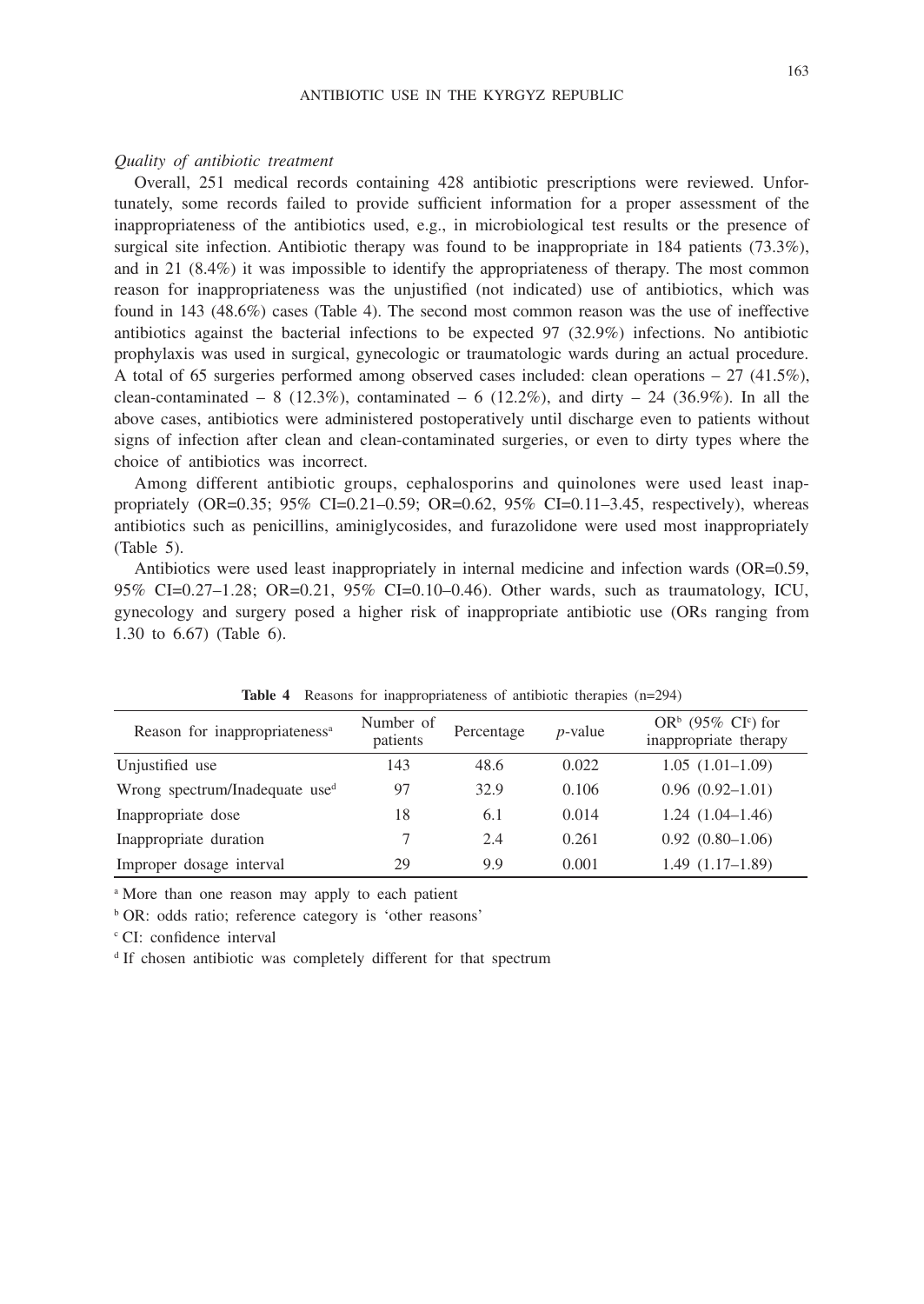| Antibiotic group                                       | $IAPa$ use<br>$n(\%)$ | $APb$ use<br>$n(\%)$ | $p$ -value | OR <sup>c</sup> (95% CI <sup>d</sup> ) for<br>inappropriate therapy |
|--------------------------------------------------------|-----------------------|----------------------|------------|---------------------------------------------------------------------|
| <b>B</b> -lactam<br>antibacterials; penicillins (J01C) | 116 (74.8)            | 28 (18.1)            | 0.036      | $1.69(1.03-2.78)$                                                   |
| Aminoglycosides (J01G)                                 | 67 (77.9)             | 12(14.0)             | 0.018      | $2.22(1.12 - 4.17)$                                                 |
| Cephalosporins and related<br>substances (J01DA)       | 43 (55.8)             | 32(41.6)             | < 0.001    | $0.35(0.21-0.59)$                                                   |
| Metronidazole (J01XD01)                                | 38 (57.6)             | 17(25.7)             | 0.690      | $0.88(0.48-1.61)$                                                   |
| Tetracyclins (J01A)                                    | 10(62.5)              | 4(25.0)              | 0.911      | $0.93(0.29-2.94)$                                                   |
| Ciprofloxacin (J01MA02)                                | 3(50.0)               | 2(33.3)              | 0.586      | $0.62$ $(0.11 - 3.45)$                                              |
| Nitrofurantoin (J01XE01)                               | 3(42.8)               | 4(57.2)              | 0.055      | $0.23(0.05-1.03)$                                                   |
| Furazolidone (G01AX06)                                 | 7(100.0)              | $\Omega$             | 0.99       | (NC <sup>f</sup> )                                                  |
| Other antibiotics <sup>e</sup>                         | 5(62.5)               | 3(37.5)              | 0.681      | $1.47(0.18 - 14.28)$                                                |
| Total                                                  | 326/68.2              | 102/23.8             | < 0.001    | $1.09(1.04-1.14)$                                                   |

**Table 5** Inappropriateness of antimicrobial therapy in different groups of antibiotics

<sup>a</sup> IAP: inappropriate

**b** AP: appropriate

c OR: odds ratio; reference category is 'all other groups of antibiotics studied'

<sup>d</sup> CI: confidence interval

e Other antibiotics included: Rifampicin, Chloramphenicol, Lincomycin, TMP-SMX

<sup>f</sup> NC: not calculable

| <b>Table 6</b> The inappropriateness of antimicrobial therapy by medical specialties $(n=251)$ |  |
|------------------------------------------------------------------------------------------------|--|
|------------------------------------------------------------------------------------------------|--|

| Ward              | $IAPa$ use<br>$n(\%)$ | $APb$ use<br>$n(\%)$ | $p$ -value | OR <sup>c</sup> (95% CI <sup>d</sup> ) for<br>inappropriate therapy |
|-------------------|-----------------------|----------------------|------------|---------------------------------------------------------------------|
| Internal medicine | 31(72.0)              | 11(25.6)             | 0.180      | $0.59(0.27-1.28)$                                                   |
| Traumatology      | 24 (88.9)             | 1(3.7)               | 0.069      | $6.67(0.86 - 50.0)$                                                 |
| ICU <sup>e</sup>  | 15(75.0)              | 3(15.0)              | 0.689      | $1.30(0.36-4.76)$                                                   |
| Pediatrics        | 23 (76.6)             | 7(23.3)              | 0.452      | $0.70(0.28-1.75)$                                                   |
| Gynecology        | 36(64.3)              | 5(8.93)              | 0.046      | $2.70(1.02 - 7.69)$                                                 |
| Surgery           | 34 (89.5)             | 3(7.89)              | 0.084      | $2.94(0.87-10.0)$                                                   |
| Infection         | 21 (56.8)             | 16(43.2)             | < 0.001    | $0.21(0.10-0.46)$                                                   |
| Total             | 184 (73.3)            | 46 (18.3)            | 0.090      | $0.89(0.78-1.02)$                                                   |

a IAP: inappropriate

**b** AP: appropriate

c OR: odds ratio; reference category is 'all other wards studied'

<sup>d</sup> CI: confidence interval

e ICU: intensive care unit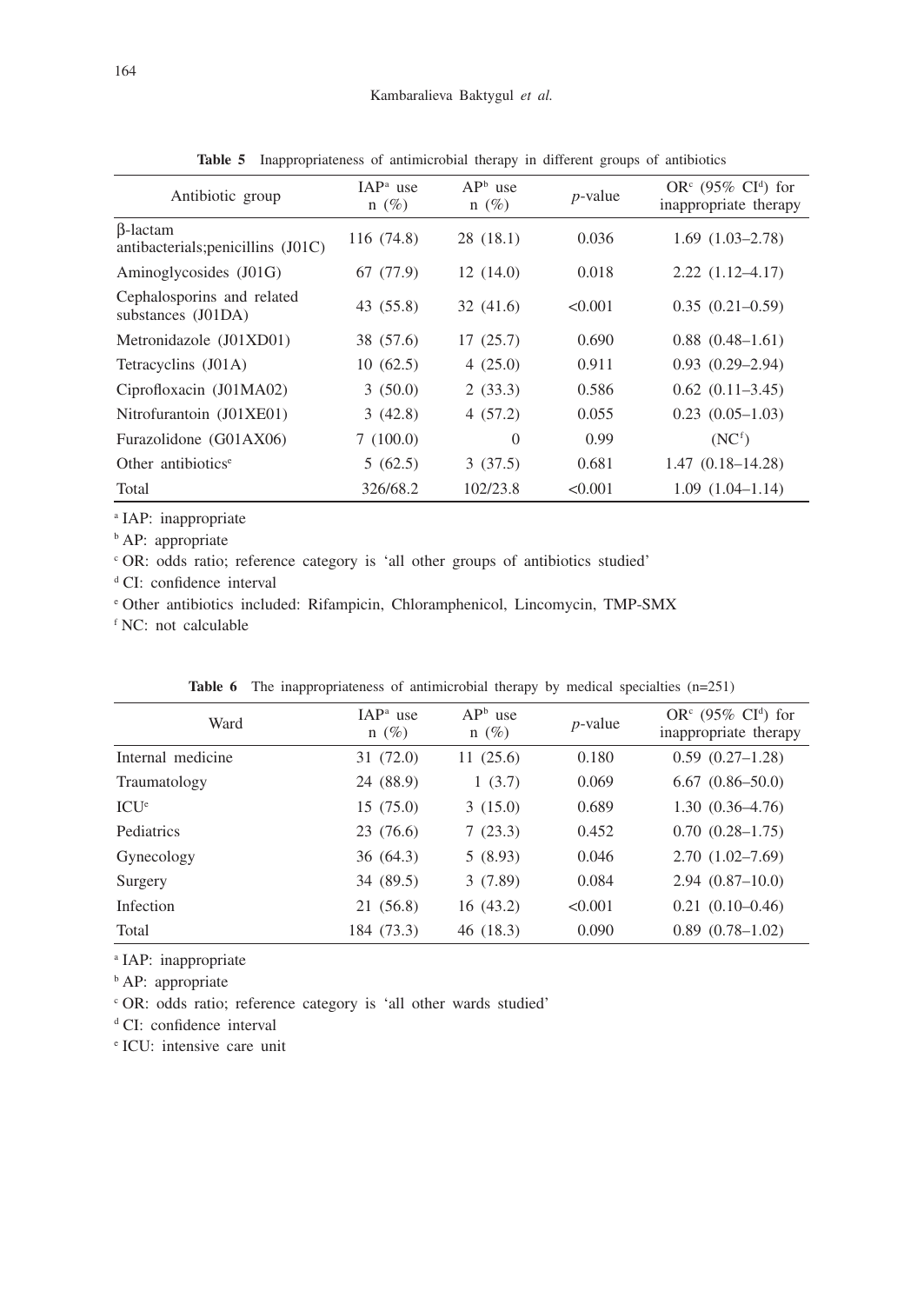## 165

## DISCUSSION

The major finding of the present study was the presence of high levels of the inappropriate use of antibiotics. Although the principles of antimicrobial prescription have been well established internationally for many years, their inappropriate use is still rampant, especially in developing countries. $21,222$ 

It has been demonstrated that penicillins, aminoglycosides, and cephalosporins were the most frequently used antibiotics in such hospitals. Penicillins and cephalosporins have continued to be a mainstay of therapy in hospitals because of their broad spectrum of activity, clinical efficacy and favorable tolerability profiles.<sup>23-25</sup> However, recent surveys in Europe and the US have found that the most frequently prescribed antibiotics were fluoroquinolones, penicillins, and aminoglycosides.<sup>26-28)</sup> Physicians in our hospital were willing to prescribe injectable antibiotics. As fluoroquinolones were recomended in tablet forms, physicians did not prescribe them, even though they were inexpensive. Cefazolin has been widely prescribed in hospitals, even in the ICU (a very novel finding of this study). Physicians have prescribed cefazolin for patients with a wide range of diseases, such as those of the respiratory tract and gynecologic and abdominal infections, while it is mostly indicated for antibiotic prophylaxis. Despite these considerations, many physicians still believe that cefazolin is a very "strong" and "broad-spectrum" drug, a conviction which in turn influences their prescribing practices. On the other hand, Kyrgyz hospitals, due to their restricted budgets, prefer to purchase cheap generic antibiotics; thus, penicillin G and cefazolin are prescribed even for severe infections.

Inappropriate intravenous therapy increases the cost of care while also exposing the patient to the risk associated with intravenous catheters.29) "Switch therapy", i.e., the change from i.v. to oral treatment, has been studied by several investigators over the past few years, and has been shown to save costs, shorten the length of hospital stays, and decrease the adverse reactions of i.v. administration, all with equal therapeutic outcome.30) In our hospital, parenteral administration of antibiotics was more common then oral (79.4% vs 20.5%) and no parenteral drug was switched to oral form. The National guidelines also did not recognize this point. Generally, in our setting, oral antimicrobial agents are promoted for out-patient general practice and parenteral antimicrobial agents for in-patient hospital practice. Factors such as the unavailability of an oral preparation and a patient's inability to tolerate one may influence the choice of this route. About 65% of such choices may be considered inappropriate in some respects.31) The hospital protocol provides no clear guidelines for the choice of a route which might have been responsible for choosing a parenteral route in the present study.

We found that antibiotic therapy was inappropriate in 73.3% of our patients. Our findings were completely in agreement with the published data indicating that as many as 41% to 91% of all antibiotic prescriptions in hospitals are inappropriate.6) Similar findings were also reported by another study from Brazil where rational antibiotic use was only 45.7%; in another hospital it was a mere  $27\%$ ;<sup>32</sup>) and in Indonesia, only 21% of prescriptions were considered to be clearly appropriate.<sup>33)</sup>

Our quality evaluation confirmed the practice of over-prescription in surgical and gynecology departments and identified major room for improvement in surgical prophylaxis. The high rate of the inappropriate use of antibiotics was found to be due to a lack of antibiotic prophylaxis and the long-term use of antimicrobials in the postoperative period in clean and clean-contaminated surgeries without sign of infection. That differed markedly from the results of other studies. Thus, according to Fonseca, in 78.9% of surgeries, the antibiotic was correctly chosen; in only 15.9% of surgeries was the initial antibiotic administration correctly timed; the use of antibiotics in the post-operative period was appropriate in only 29.8% of cases.32) The Al-Momany study found that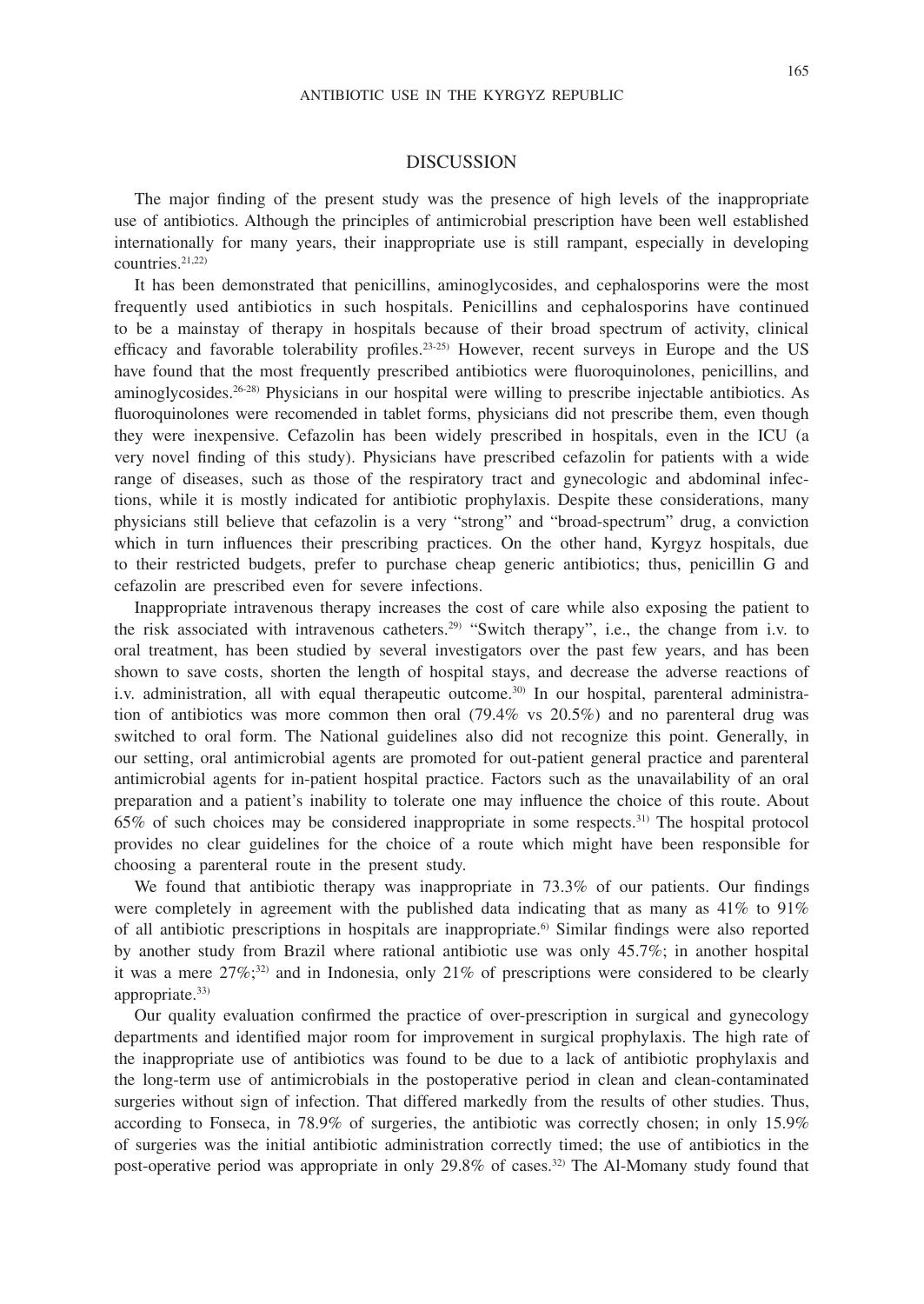39.4% of patients received antimicrobial prophylaxis for a total duration of 48 hours or less in accordance with the guidelines, while for  $58.9\%$ , the duration was longer than recommended.<sup>34)</sup> Antibiotics were both unjustified and inappropriately administered in 19% of cases in a Turkish hospital.35) Several decades ago it became common surgical practice in the Soviet Union to utilize what have been called by some "preventive" antibiotics, i.e., a post-operative course of antibiotics given for  $5-10$  days in order to prevent infection.<sup>36)</sup> It has now been demonstrated that for antibiotics to have a prophylactic effect they must be given within two hours before a surgical incision to be effective.<sup>37)</sup> As a result, since the 1980s, a dose within two hours before an incision has been the standard of care. Post-Soviet countries just recently began to take steps to resolve this problem, and in Russia an antibiotic policy for surgery was developed in 2003. In Kyrgyzstan, however, there is no such guideline as yet; therefore, physicians continue to use antibiotics as before.

Several limitations of this study need to be mentioned. First, the level of antibiotic use could not be accurately measured due to the absence of accurate medication charts and the poor quality of medication record-keeping in the hospitals. We also encountered difficulties in assessment due to the lack of local data on antibiotic resistance. Furthermore, we were unable investigate the relationship between the adequacy or inadequacy of treatments and clinical outcomes. Finally, we used Gyssen's method to evaluate our antibiotics. Although Gyssen's method is the standard for evaluations in prescribing antibiotics, it may have limitations, depending on the location and medical facilities.

In conclusion, our results revealed a significantly high level of the inappropriate use of antibiotics in the Sokuluk Territorial Hospital. Even though surgeons had a tendency to overprescription and unjustified use of antibiotics, standard antibiotic prophylaxis was still not ensured. The adoption of an international standard and locally conformable guidelines of antibiotic use can help to resolve such problems.

## ACKNOWLEDGMENTS

We wish to express our gratitude to the physicians of Sokuluk Territorial Hospital, and to A. Mamasheva for her assistance in collecting data. We are also indebted to Rev. Paul Moore, President of the American nongovernmental organization CitiHope International, for his generous financial support. This study was also supported in part by the "Epidemiological and Clinical Research Information Network (ECRIN)," a non-profit organization

## **REFERENCES**

- 1) Bronzwaer SL, Cars O, Buchholz U, Molstad S, Goettsch W, Veldhuijzen IK, Kool JL, Sprenger MJ, Degener JE. A European study on the relationship between antimicrobial use and antimicrobial resistance. *Emerg Infect Dis*, 2002; 8: 278–282.
- 2) U.S. Congress. Impacts of Antibiotic-Resistant Bacteria. Washington, DC: Office of Technology Assessment1995. Report No.: OTA-H-629.
- 3) Raveh D, Levy Y, Schlesinger Y, Greenberg A, Rudensky B, Yinnon AM. Longitudinal surveillance of antibiotic use in the hospital. *QJM*, 2001; 94: 141–152.
- 4) Erbay A, Colpan A, Bodur H, Cevik MA, Samore MH, Ergonul O. Evaluation of antibiotic use in a hospital with an antibiotic restriction policy. *Int J Antimicrob Agents*, 2003; 21: 308–312.
- 5) Hecker MT, Aron DC, Patel NP, Lehmann MK, Donskey CJ. Unnecessary use of antimicrobials in hospitalized patients: current patterns of misuse with an emphasis on the antianaerobic spectrum of activity. *Arch Intern Med*, 2003; 163: 972–978.
- 6) Hogerzeil HV. Promoting rational prescribing: an international perspective. *Br J Clin Pharmacol*, 1995; 39: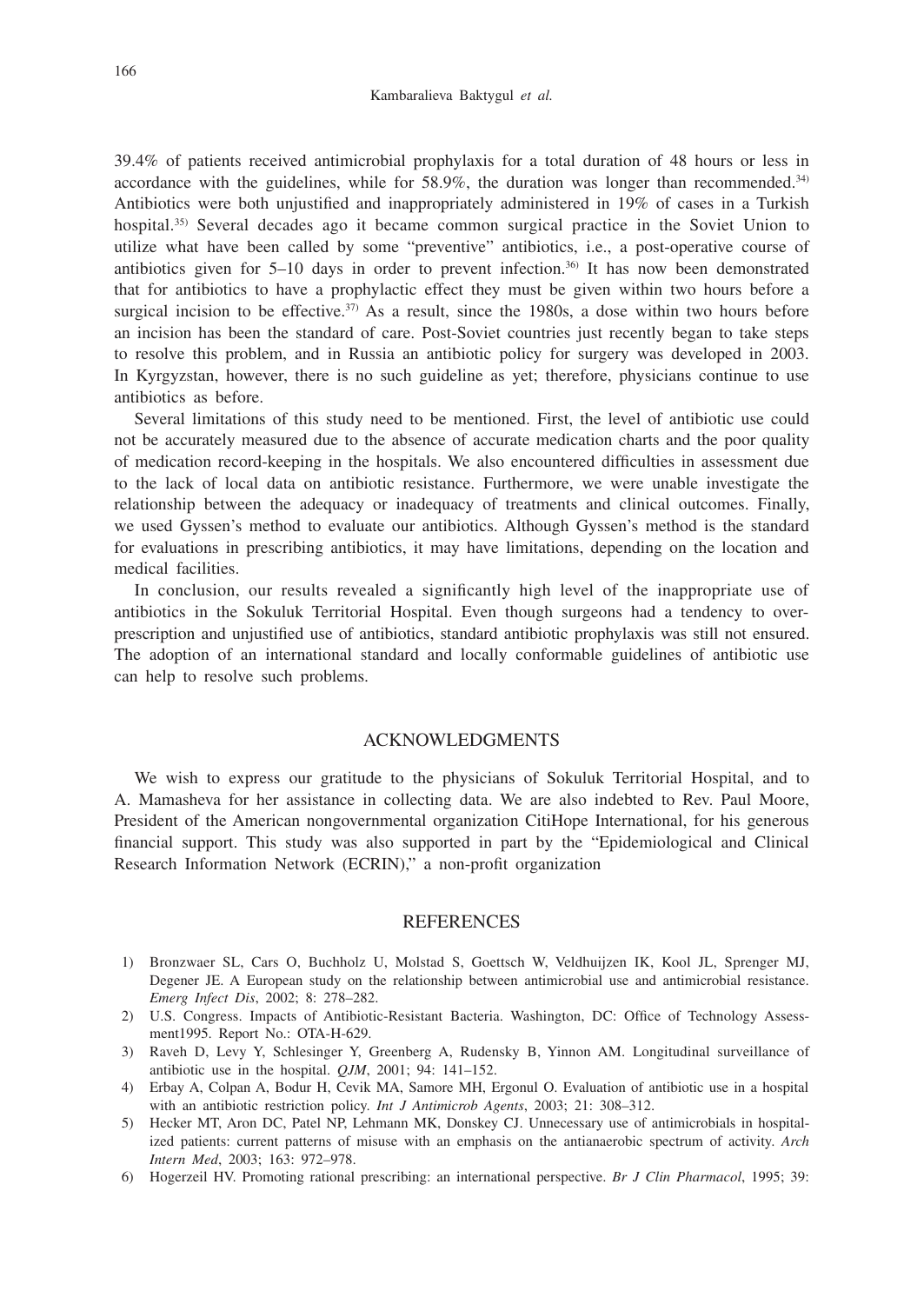1–6.

- 7) World Health Organization. WHO Global Strategy for Containment of Antimicrobial Resistance. Geneva, Switzerland: Department of Communicable Disease Surveillance and Response 2001. Report No.: WHO/ CDS/CSR/DRS/2001.2.
- 8) Cunha BA. Antibiotic Essentials. 2010, Jones and Barlette.
- 9) Chukwuani CM, Onifade M, Sumonu K. Survey of drug use practices and antibiotic prescribing pattern at a general hospital in Nigeria. *Pharm World Sci*, 2002; 24: 188–195.
- 10) Hariharan S, Pillai G, McIntosh D, Bhanji Z, Culmer L, Harper-McIntosh K. Prescribing patterns and utilization of antimicrobial drugs in a tertiary care teaching hospital of a Caribbean developing country. *Fundam Clin Pharmacol*, 2009; 23: 609–615.
- 11) Hu S, Liu X, Peng Y. Assessment of antibiotic prescription in hospitalised patients at a Chinese university hospital. *J Infect*, 2003; 46: 161–163.
- 12) Ider BE, Clements A, Adams J, Whitby M, Muugolog T. Prevalence of hospital-acquired infections and antibiotic use in two tertiary Mongolian hospitals. *J Hosp Infect*, 2010; 75: 214–219.
- 13) Orrett FA. Antimicrobial prescribing patterns at a rural hospital in Trinidad: evidence for intervention measures. *Afr J Med Med Sci*, 2001; 30: 161–164.
- 14) Okeke IN, Lamikanra A, Edelman R. Socioeconomic and behavioral factors leading to acquired bacterial resistance to antibiotics in developing countries. *Emerg Infect Dis*, 1999; 5: 18–27.
- 15) Awad AI, Eltayeb IB, Baraka OZ. Changing antibiotics prescribing practices in health centers of Khartoum State, Sudan. *Eur J Clin Pharmacol*, 2006; 62: 135–142.
- 16) Lindtjorn B. Essential drug list in a rural hospital. Does it have any influence on drug prescription? *Trop Doct*, 1987; 17: 151–155.
- 17) Gulyaev AE, Nurgogin T. It's time to be healthy. *Bulletin*, 2001; 14: 24–26 (in Russian).
- 18) Momunova AA. Drug use in diseases of the respiratory system caused by viruses. *Centr Asian Medic J*, 2003; 9: 208–210 (in Russian).
- 19) Gyssens IC, van den Broek PJ, Kullberg BJ, Hekster Y, van der Meer JW. Optimizing antimicrobial therapy: a method for antimicrobial drug use evaluation. *J Antimicrob Chemother*, 1992; 30: 724–727.
- 20) Strachunski L, Pleshkov V, Zuzova A, et al. Antibiotic prophylaxis in surgery. *In: Guideline on antimicrobial chemotherapy*, edited by Strachunski L, Belousov Y, Kozlov S. pp. 327–332 (in Russian), 2007, IACMAC, Smolensk.
- 21) Blomberg B. [Antimicrobial resistance in developing countries]. *Tidsskr Nor Laegeforen*, 2008; 128: 2462–2466.
- 22) Byarugaba DK. A view on antimicrobial resistance in developing countries and responsible risk factors. *Int J Antimicrob Agents*, 2004; 24: 105–110.
- 23) Borg MA, Zarb P, Ferech M, Goossens H. Antibiotic consumption in southern and eastern Mediterranean hospitals: results from the ARMed project. *J Antimicrob Chemother*, 2008; 62: 830–836.
- 24) Mettler J, Simcock M, Sendi P, Widmer AF, Bingisser R, Battegay M, Fluckiger U, Bassetti S. Empirical use of antibiotics and adjustment of empirical antibiotic therapies in a university hospital: a prospective observational study. *BMC Infect Dis*, 2007; 7: 21.
- 25) Singh J, Burr B, Stringham D, Arrieta A. Commonly used antibacterial and antifungal agents for hospitalised paediatric patients: implications for therapy with an emphasis on clinical pharmacokinetics. *Paediatr Drugs*, 2001; 3: 733–761.
- 26) Al-Niemat SI, Bloukh DT, Al-Harasis MD, Al-Fanek AF, Salah RK. Drug use evaluation of antibiotics prescribed in a Jordanian hospital outpatient and emergency clinics using WHO prescribing indicators. *Saudi Med J*, 2008; 29: 743–748.
- 27) Dumpis U, Gulbinovic J, Struwe J, Lagergren A, Griskevicius L, Bergman U. Differences in antibiotic prescribing in three university hospitals in the Baltic region revealed by a simple protocol for quality assessment of therapeutic indications. *Int J Clin Pharmacol Ther*, 2007; 45: 568–576.
- 28) Erdeljic V, Francetic I, Macolic Sarinic V, Bilusic M, Huic M, Mercep I, Makar-Ausperger K. [Evaluation of justification for antibiotic use at the Internal Medicine Clinic of the Clinical Hospital in Zagreb]. *Acta Med Croatica*, 2004; 58: 293–299.
- 29) Finch RG, Metlay JP, Davey PG, Baker LJ. Educational interventions to improve antibiotic use in the community: report from the International Forum on Antibiotic Resistance (IFAR) colloquium, 2002. *Lancet Infect Dis*, 2004; 4: 44–53.
- 30) Vogtlander NP, Van Kasteren ME, Natsch S, Kullberg BJ, Hekster YA, Van Der Meer JW. Improving the process of antibiotic therapy in daily practice: interventions to optimize timing, dosage adjustment to renal function, and switch therapy. *Arch Intern Med*, 2004; 164: 1206–1212.